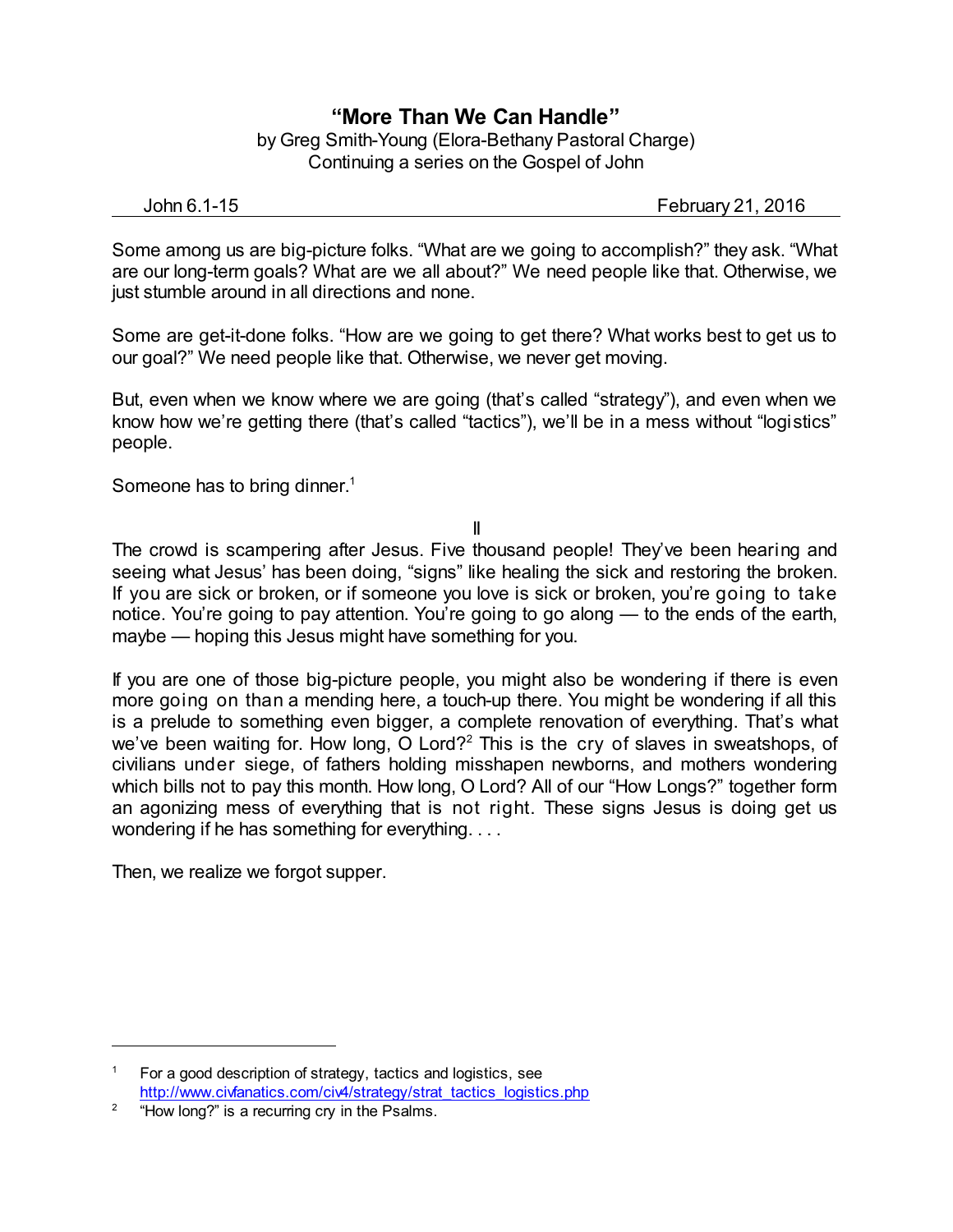No one else remembered either. No one in this crowd. None of Jesus' team. Just one child.

*"Where are we to buy bread, so that these people may eat?"* That was Jesus' questionthat day. What might his question be today, as he stands beside us, and we look with him at what's coming our way.

For instance, these days I'm thinking, *Where are we going to get what we need to help, not all the 20 million refugees in this world, but just the one family we'll be sponsoring? The money? A home for them? Enough volunteers? Honestly, we do not know what we are doing!*

It gets more personal. *Where am I going to get what I need to get through what I'm going through? Where am I going to get what I need to help my friend? Where am I going to get what I need to figure things out?*

*Where are we going to get what we need, to keep who we are as Bethany/Elora United Church going?* We're doing okay. Still, there are these crowds. I'm talking about our neighbours, those close by and further away. God is calling us to serve and bless them. God keeps putting their needs in front of us. If we're paying attention to God, we'll notice. Where are we going to get enough to do what we need to do?

 $N$ 

We're beside ourselves . . . and Jesus is beside us. He seeing what we are seeing, this crowd of challenges. And he asks us, *"Where are we to buy bread, so that these people may eat?"* Jesus asks us! Why?

Phil bursts out: *"Six months' wages wouldn't buy enough to give each person just a mouthful!"* Andy breaks in: *"Look as this sweet lad. He's got his family's lunch. How cute. And useless. (Don't know why I mentioned it.)"* Meeting these needs will require an unbelievable capacity, and what we have is teeny. Apparently, Jesus knows this, both the enormous need and our meagre resources. Then why does he ask us?

Maybe so we can finally realize and admit that what is needed is so much, and what we have is so little.

For us "get 'er done" types, us "We can do anything we set our minds to" types, we who are used to carrying the weight on our shoulders successfully, who are highly motivated, high achieving problem solvers . . . seeing that what is needed is so massively much, and what we have is so laughingly little . . . admitting that is tough. Also, necessary. Seeing our inadequacy. Admitting our inability.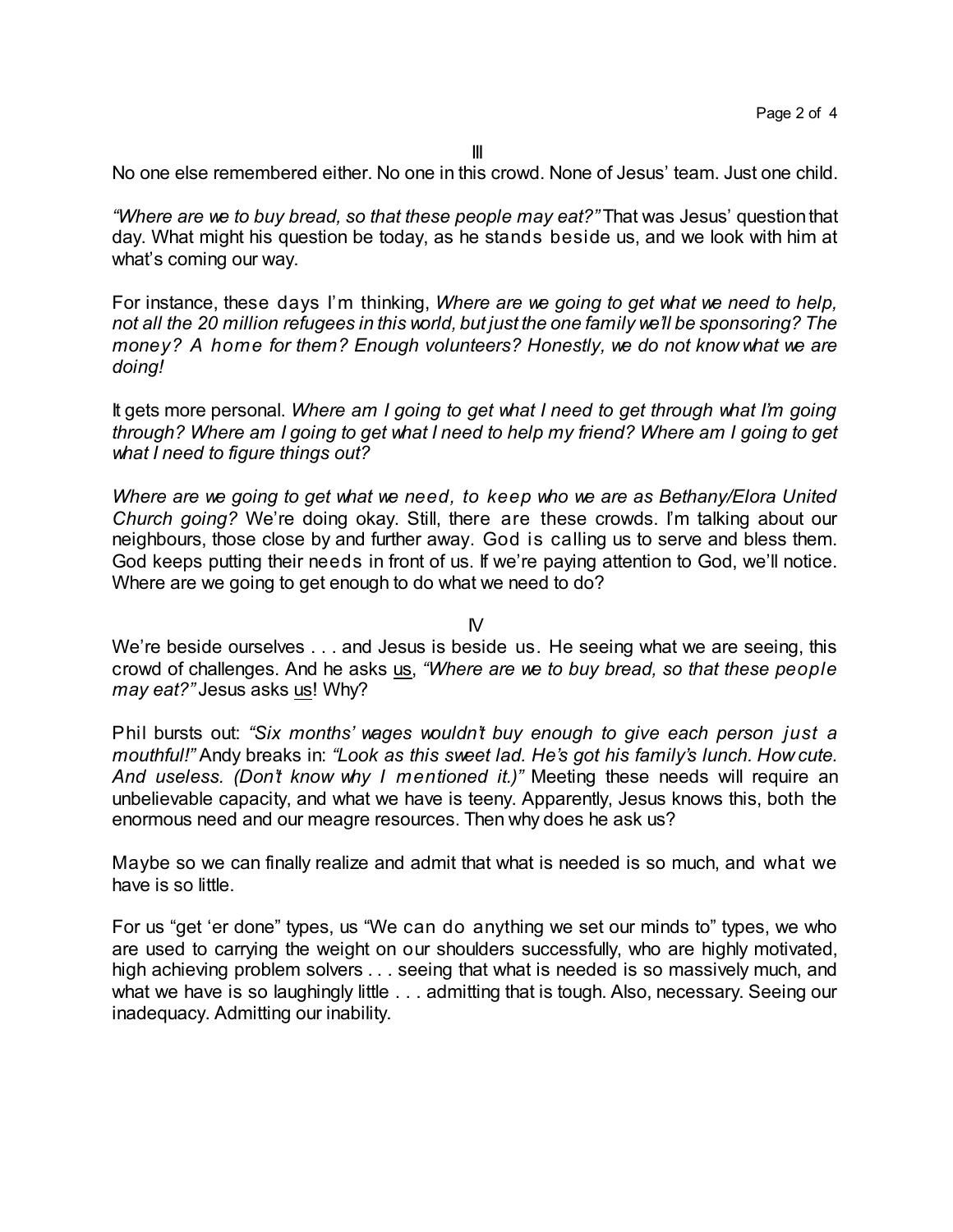Jesus and this crowd were far from any town. It was the wilderness.<sup>3</sup> A good place to pasture your flocks. But you cannot live there, not without outside resources.<sup>4</sup>

The Passover festival was very soon. What does that celebrate? When through Moses, God led the people out of slavery. Where did God take them? A wilderness. There, they complained, why? No food. What did God provide for them? They called it manna. The Bible also calls it "bread." 5

Jesus leads the crowd into the wilderness. When they're hungry, he provides them with bread. Sounds familiar?

I notice something else. In the 'people and Moses in the wilderness' story, there was always just enough manna. If they tried to take too much, it spoiled. So they learned trust —there will be enough. Also, moderation—take only what you need. Good lessons!

Notice, however, that Jesus makes the five loaves into more than enough. More than enough for everyone to have as much as they wanted. More than enough for everyone to eat their fill. Enough to fill 12 baskets full of leftovers. More than they started with.

With Jesus, there is more than enough.

When we are following him, Jesus gives us more than we need.

VI

Did you catch that? When we are following him, Jesus gives us more than we need.

You know the saying, *"God will never give you more than you can handle."* That is so wrong! Life throws things at us that we cannot handle. It's okay to be at your wit's end, to admit you can't take it any more.

And that's just ordinary life stuff, which can hit anyone. On top of that, when we're following Jesus, we get to stand with him as he draws crowds of needs our way. We have no chance! It will always be more than we can handle. On our best days, we can barely take care of ourselves. He is asking us to do even more. More than our meagre resources can possibly deal with.

Jesus will turn to us, and ask, "How are you going to handle this?"

 $3\degree$  See the tellings of this same episode in Matthew 14:13 and Mark 6:31. The Greek term they use is *erçmos*. The story is also told in Luke 9.

<sup>&</sup>lt;sup>4</sup> See the observations about the term "wilderness" in John Goldingay, Old Testament Theology Volume 1: Israel's Gospel (Downers Grove: InterVarsity, 2003), 452f.

<sup>&</sup>lt;sup>5</sup> Exodus 16.